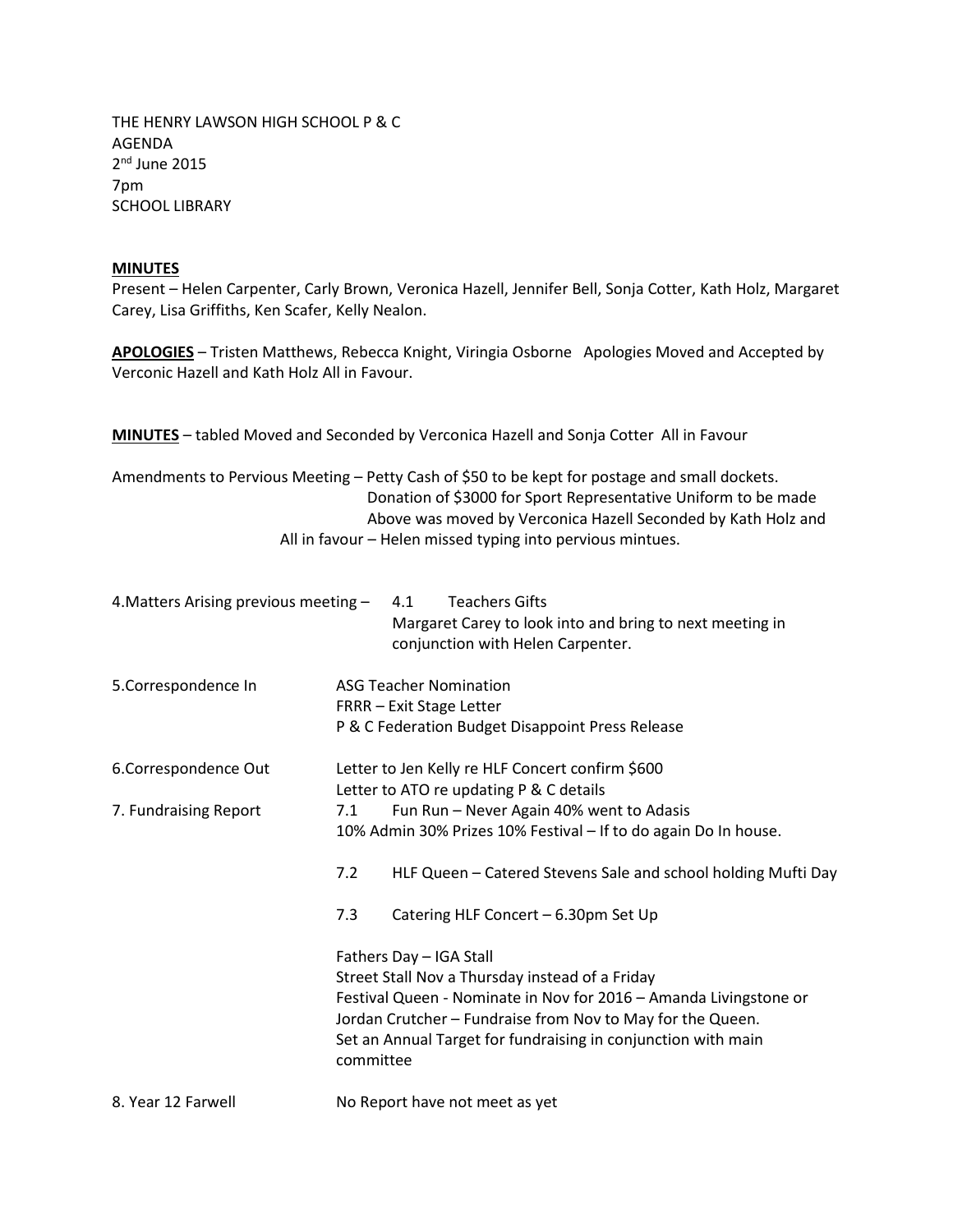| 9. Uniform Report          | Uniform samples to be presented<br>9.1<br>No report<br>Samples being made up but Milford are changing name and shut down<br>for June so there will be a delay.                                                                                                                                                                                                                                                                                                                                                                                                                                                                                                                                                                                                                                                                                                                                                                                                |  |  |
|----------------------------|---------------------------------------------------------------------------------------------------------------------------------------------------------------------------------------------------------------------------------------------------------------------------------------------------------------------------------------------------------------------------------------------------------------------------------------------------------------------------------------------------------------------------------------------------------------------------------------------------------------------------------------------------------------------------------------------------------------------------------------------------------------------------------------------------------------------------------------------------------------------------------------------------------------------------------------------------------------|--|--|
| 10. Canteen Report         | No report as Tristen not present - but all is going well.                                                                                                                                                                                                                                                                                                                                                                                                                                                                                                                                                                                                                                                                                                                                                                                                                                                                                                     |  |  |
| 11. Treasurers Report      | Report as per Cash book balance as no statement available at time of<br>meeting.<br>All Fixed term deposit's to be re-invested for 6 months Dec 2015<br>Lisa to look into setting up online operation to view statements.<br>Donation to Festival Queen Ashlee to be made - Lisa to write cheque<br>and inform next meeting of the amount.<br>All Reports and Cheques Ratified Moved Verconica Hazell and Seconded<br>Helen Carpenter ALL in Favour.                                                                                                                                                                                                                                                                                                                                                                                                                                                                                                          |  |  |
| 12. Principals Report      | Andrew Hertherington has been employed between 5 schools to look at<br>BYO devices. Department has made Google Apps and Microsoft 365<br>available to al students. Will look at targeting Year 9 first but the whole<br>school to following closely behind.<br>Naplan - No Dramas - Went well<br>Girls Tennis did well<br>Choir did well<br>Archibull happening again this time GPS and Caragbal have calves and<br>THLHS has a bull. The focus area this year is the Beef Industry and we<br>will launch with a gala day Friday week and THLHS students will run a<br>small Kids Teaching Kids are part of the day.<br>School was unsuccessful in the school specular<br>Staff development day June 16 evening<br>Toliets have been update<br>All staff to have a personal development plan and Margaret is working<br>with department head and teachers to be put into place.<br>Principals Report Moved Kath Holz / Seconded Sonja Cotter All in<br>Favour |  |  |
| <b>13.General Business</b> | Inspection of East Residence<br>13.1<br>Tenant happy but lonely<br>Next inspection set for November 2015<br>Garry to ask tenant about updating the kitchen<br>Garry has undertaken small maintenance jobs since inspection<br>-Guttering<br>Wall painted<br>Rusted water tank removed<br>Old tap removed                                                                                                                                                                                                                                                                                                                                                                                                                                                                                                                                                                                                                                                      |  |  |